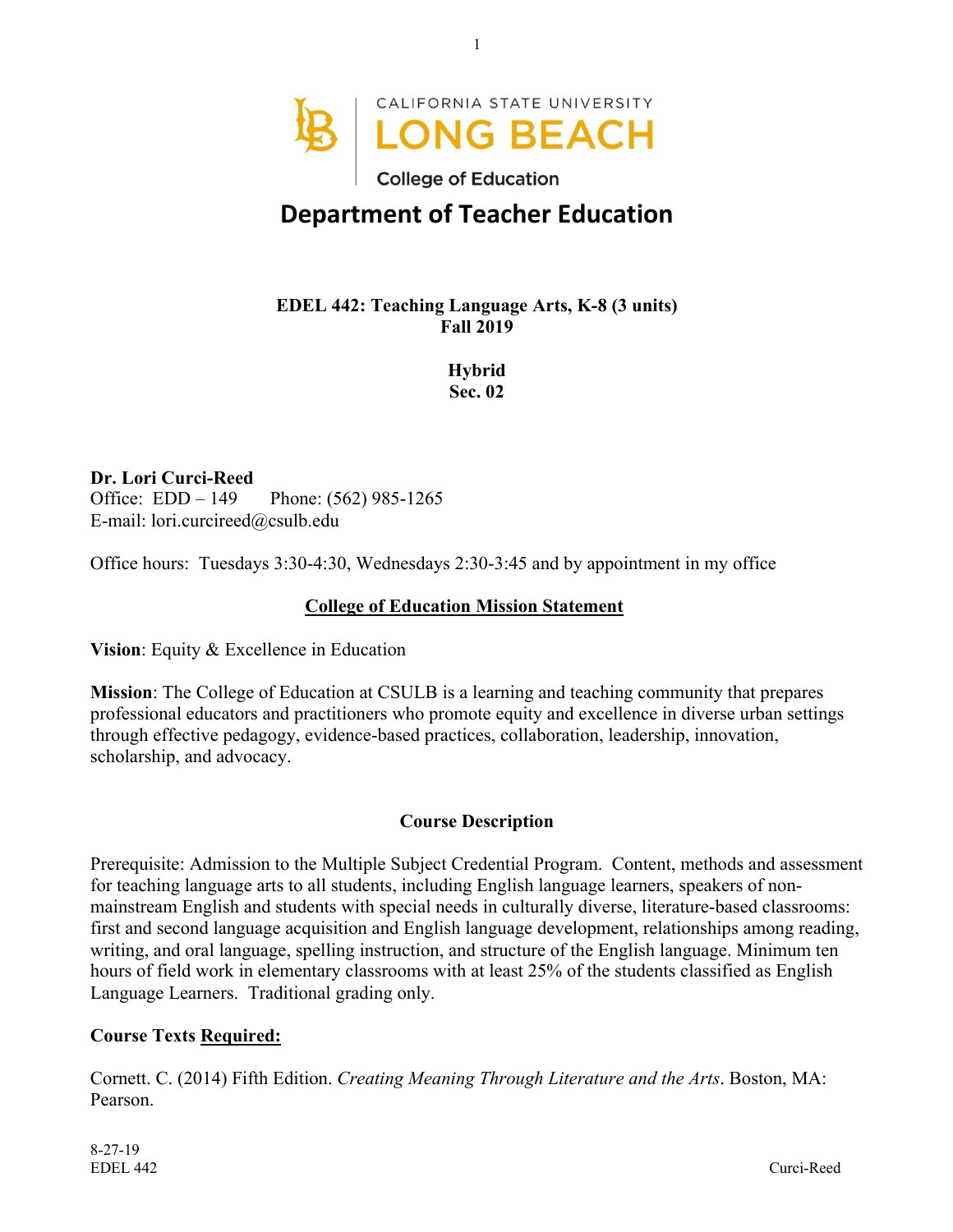Cox, C. (2014). Seventh Edition. *Teaching Language Arts: A Student- and Response-Centered Classroom.* Boston, MA: Allyn & Bacon.

Zarrillo, J. (2017). Fourth Edition. *Ready for Revised RICA: A test preparation guide for California's Reading Instruction Competence Assessment with Enhanced Pearson eText* – Access Card Package. Columbus, Ohio: Merrill/Prentice Hall.

## NOTE: All texts must be in current edition

**\*Special access for the Cox and Zarrillo texts through Beachboard Day One Digital Access**. It is a new program that provides students free immediate access to their course materials in a **digital format** on the first day of class and can be purchased at a special low rate. SEE BEACHBOARD for more information.

The following required texts are available at the California State Dept. of Education website or Beachboard.

- California State Department of Education (2014). *SBE-Adopted ELA/ELD Framework.* **Available through:** http://www.cde.ca.gov/ci/rl/cf/elaeldfrmwrksbeadopted.asp
- California State Department of Education (2002). *Visual and performing arts framework for California Public Schools, K-12*. https://www.cde.ca.gov/be/st/ss/index.asp
- California Common Core State Standards English Language Arts. http://www.cde.ca.gov/be/st/ss/documents/finalelaccssstandards.pdf

## **Recommended:**

Boyd-Batstone, P. 2015. *Teaching ELLs to Read: Strategies to Meet the Common Core.*  Routledge. NY.

## **Student Learning Outcomes**

The following Student Learning Outcomes (SLOs) are aligned with the Multiple Subject Credential Program SLOs which are based on the *Teaching Performance Expectations* (TPEs, revised and adopted June 2016); Common Core State Standards (revised March, 2013). Upon successful completion of the Multiple Subject Credential Program, students will demonstrate the following:

#### **SLO 1**-**Lesson Design and Assessment**

- 1. Written lesson plan that is clear, complete, and standards-based (TPE 3.1)
- 2. Lesson plan that includes an appropriate three-part objective (content, level of cognition, proving behavior) (TPEs 3.3, 4.1, 5.8)
- 3. Lesson plan that includes a formative assessment tool and clear plan for summative assessment that allows students to demonstrate mastery in a variety of ways (TPE 3.4, 5.1)
- 4. Lesson plan that includes a step-by-step approach to the instructional sequence, procedures aligned with the lesson objective and appropriate task analysis (TPE 4.4)
- 5. Include plans for engaging students, modeling, active participation, and checks for understanding (TPE 1.4, 1.8, 3.3, 4.7)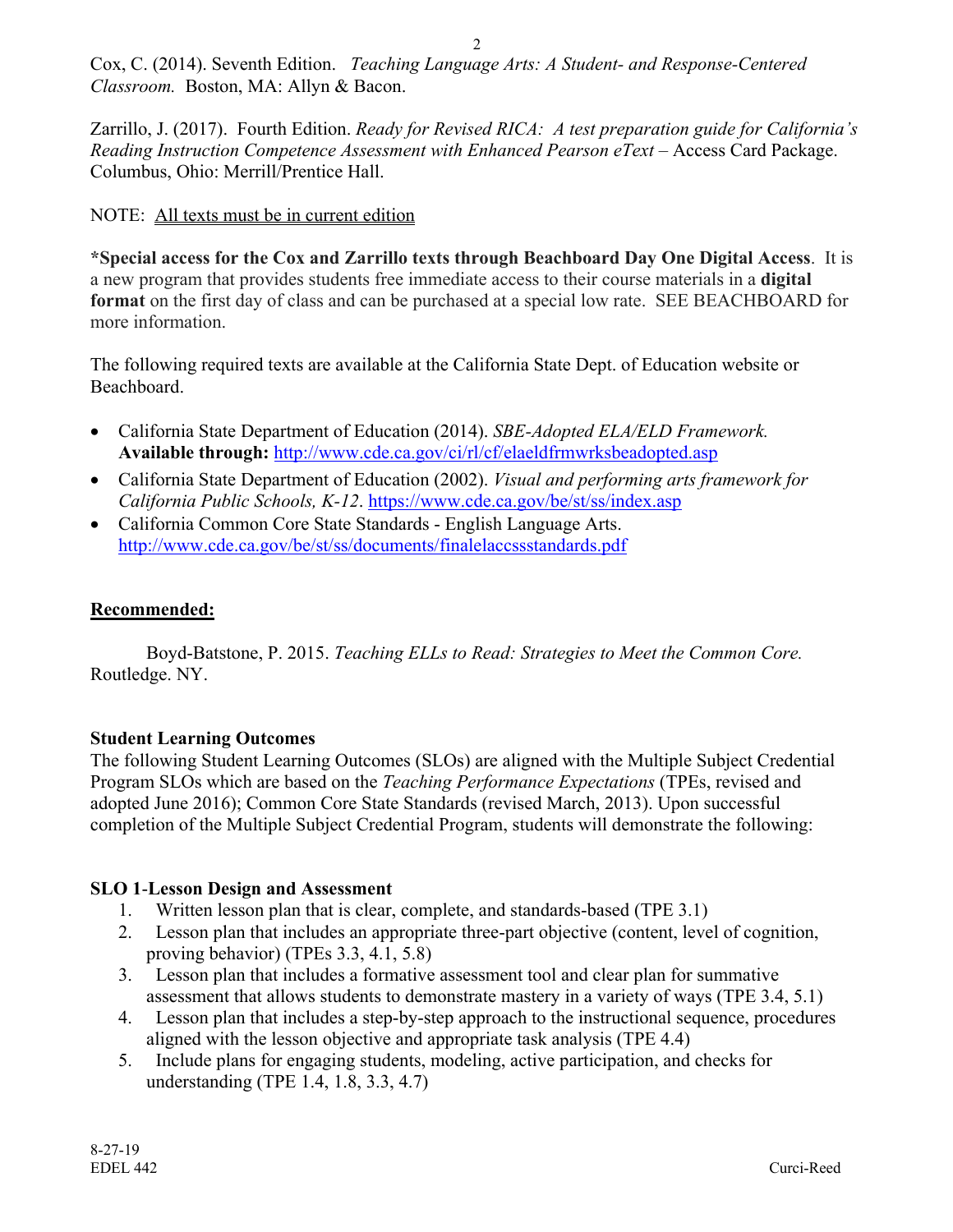- 6. Lesson plan includes differentiated instruction (materials and/or proving behavior) for English Learners and at least one other identified subgroup at tiers 1 & 2 (TPE 1.4, 1.6, 3.5, 3.6, 4.4, 5.7, 5.8)
- 7. Lesson plan includes opportunities for students to actively think critically and work collaboratively (TPE 1.5, 4.6)
- 8. Lesson goals and instructional strategies are based on student learning needs (TPE 1.1, 3.2, 4.2)
- 9. Lesson plan incorporates appropriate and available technology (TPE 3.7, 3.8, 4.7, 4.8)

## **SLO 2**-**Lesson Implementation and Assessment**

- 1. Lesson is taught in alignment with specified standards (TPE 4.3)
- 2. Objective/Learning Target is clearly communicated to all students (TPE 3.1, 3.2, 4.4)
- 3. Materials are prepared and utilized effectively (TPE 4.3)
- 4. Appropriate pacing is used to teach the lesson and monitor for student learning (TPE 1.5, 4.3, 4.4, 4.7)
- 5. A variety of questioning and active participation (overt and covert) strategies are used throughout the lesson (TPE 4.3)
- 6. The results of active participation strategies are used to make adjustments to the instruction (TPE 1.8, 5.1, 5.2)
- 7. Students are engaged in self-assessment (TPE 4.5, 5.3)
- 8. Uses appropriate wait time during questioning (1.5, 1.6)
- 9. Effectively implements appropriate and available technology (TPE 3.7, 3.8, 4.7, 4.8, 5.3)

## **SLO 3**-**Classroom Management and Environment**

- 1. Teaches, reteaches, or reinforces rules, procedures, and routines (TPE 2.1, 2.2, 2.6)
- 2. Applies appropriate reinforcement techniques throughout the lesson (structure, approximation, extinction, consequences) (TPE 2.3, 2.5)
- 3. Effectively implements proactive and positive classroom management techniques (TPE 2.1, 2.3, 2.5, 2.6)
- 4. Implements appropriate strategies to maintain student motivation (TPE 1.3, 2.3, 2.5, 2.6)

#### **SLO 4**-**Professionalism**

- 1. Arrives on-time and prepared to engage in instruction (TPE 6.8)
- 2. Conducts regular reflection on performance (TPE 6.1)
- 3. Establishes professional learning goals (TPE 6.3)
- 4. Learns to communicate effectively and collaborate with all stakeholders (other teachers, administrators, support staff, parents, community members) (TPE 6.4)
- 5. Models ethical conduct of teaching professionals, including use of technology and digital media (TPE 6.5, 6.6)
- 6. Learns how to engage with parents (TPE 1.2, 2.6, 5.5, 6.4)

## **5. Outline of Subject Matter**

- I. Foundations for Teaching Language Arts (SLOs 1 & 2)
	- A. Cognitive development and learning theory
	- B. Theoretical models for teaching literature-based language arts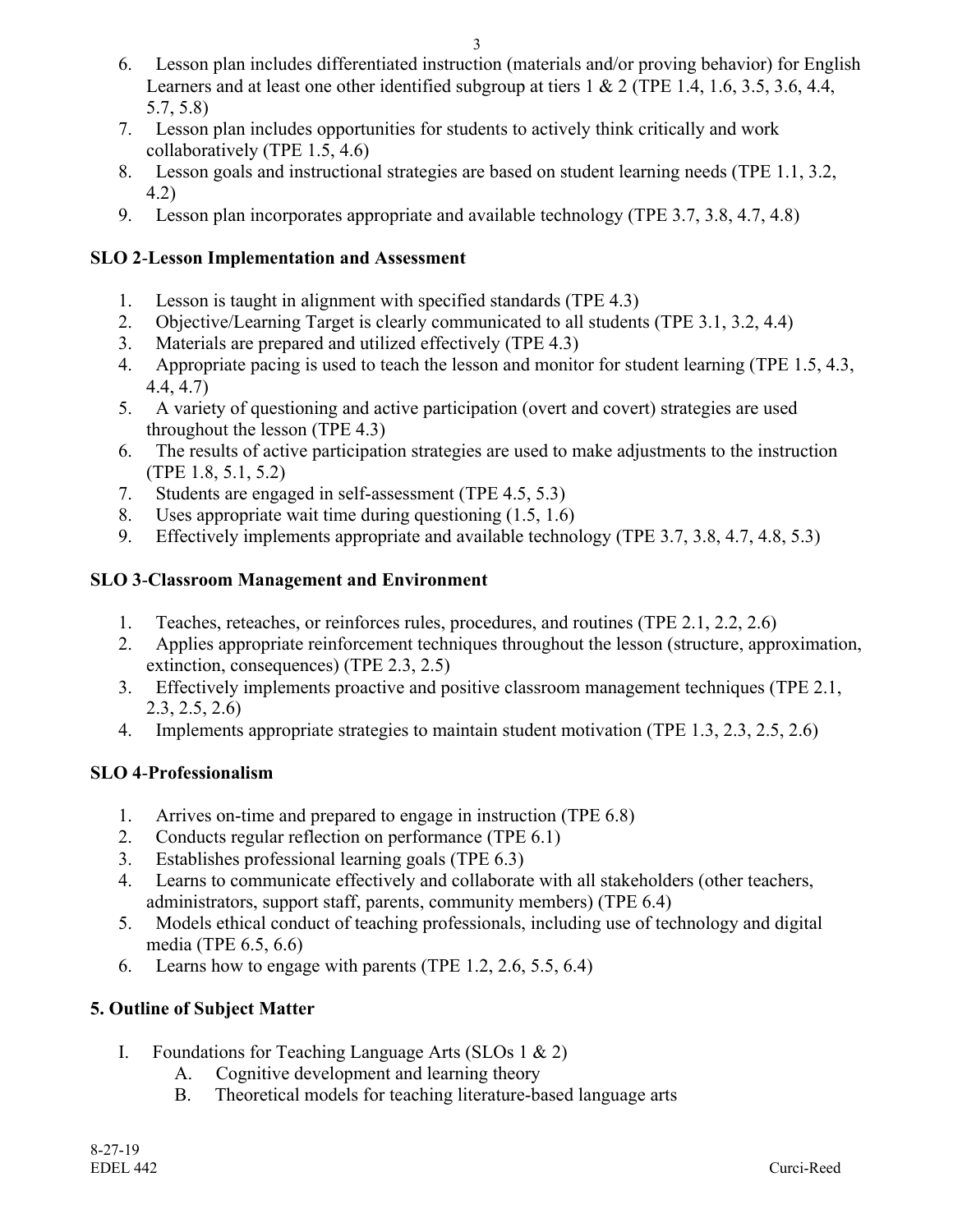- C. Language arts and comprehensive reading instruction: literature, language, and comprehension with a balance of oral and written language
- D. Provision of instruction to all students, including: English learners Under-represented populations
	- Students with special needs
- E. Lesson planning and flexible grouping
- F. Instruction which meets needs of individuals students and is:
	- Sensitive to the culture and language of students
	- Based on students' developmental, linguistic, functional, and age-appropriate needs
- II. Structure of the English Language (SLO 1  $\&$  2)
	- A. Language systems: phonology, semantics, syntax, pragmatics
	- B. Relationship between knowledge of language structure and speaking, reading, writing, and viewing
	- C. Strategies for teaching English grammar and structure of English language applied to reading, writing, and speaking for first and second language learners
	- D. Adaptations for students who are English learners, under-represented populations, and students with special needs, e.g. visual cues, software
- III. First and Second Language Acquisition and English Language Development (SLO 1  $\&$  2)
	- A. First language acquisition and development.
		- 1. Constructivist and social interactionist theories.
		- 2. Strategies for adapting language learning for students with special needs, e.g. assistive technology, visuals, manipulatives
		- 3. Strategies for teaching concept and vocabulary development
	- B. Second language acquisition and development
		- 1. Dimensions of language proficiency
		- 2. Language acquisition versus learning
	- C. Strategies for teaching English as a second language
		- 1. Stages of language proficiency
		- 2. Communicative-based language learning
		- 3. Tapping onto prior knowledge
		- 4. Primary language support
	- D. Language variety, dialect and register: relationship to literacy development.

1. Non-standard English (African American Language, Mexican-American/Chicano English, Hawaiian Pidgin, etc.)

- IV. Content and Methods for Teaching Language Arts (SLO 1 & 2)
	- A. Oral Language
		- 1. Listening comprehension and critical listening
		- 2. Speaking and strategies for effective communication
		- 3. Visual and Performing Arts in the classroom and relationship to literacy development
		- 4. Oral language conventions
		- 5. Reading aloud and shared reading literature and listening, speaking, reading, writing, viewing, and English language development
		- 6. Adaptation for students who are English learners and students with special needs, e.g. audio, video, assistive technology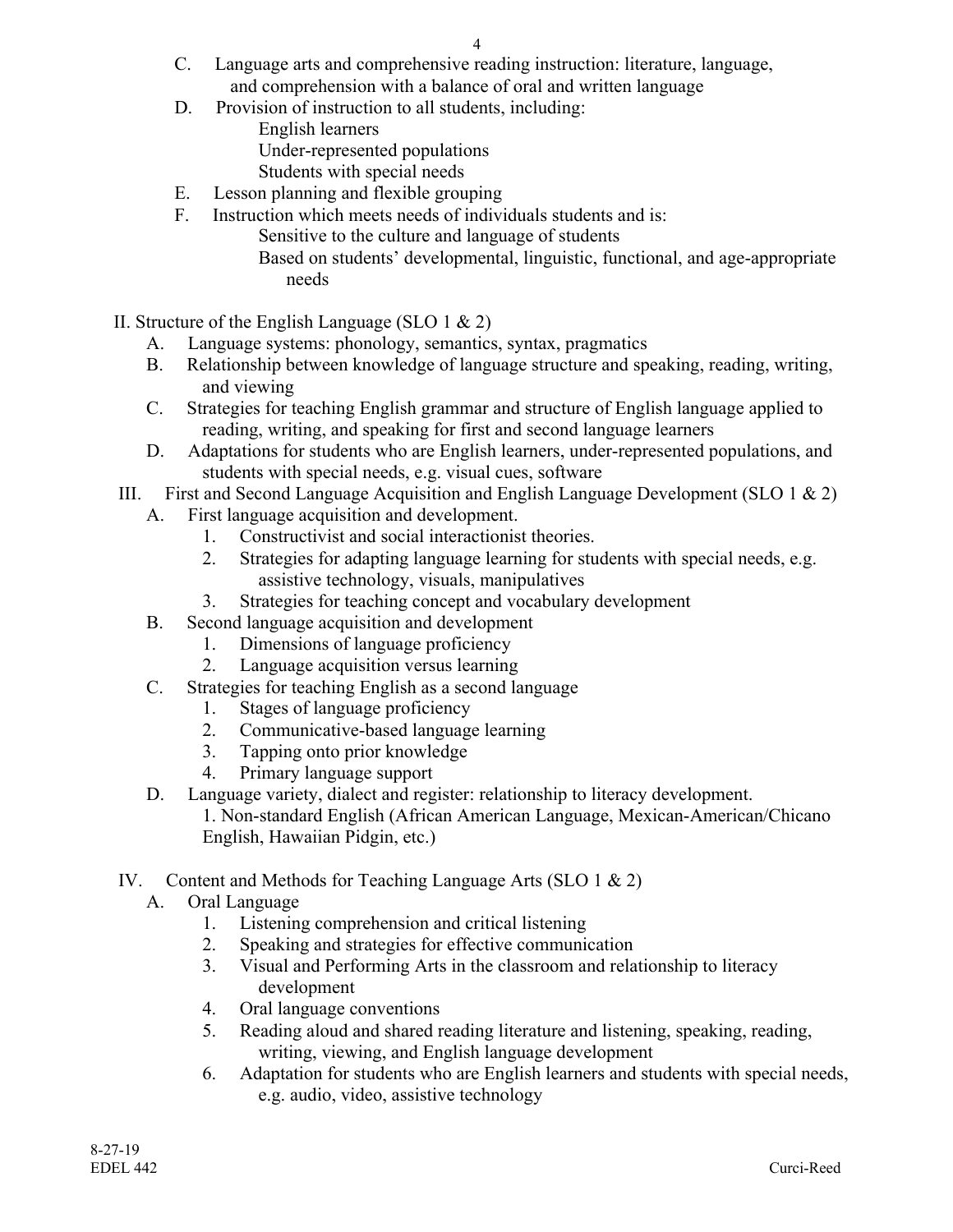- B. Written language
	- 1. Emergent literacy and biliteracy
	- 2. Stages of children's spelling development
	- 3. The writing process: stages and teaching strategies
	- 4. Writer's Workshop
	- 5. Written genres and their characteristics: narrative, informative/explanatory, and opinion/argumentative.
	- 6. Technology and writing: digital tools for research, organizing thinking, writing, revision, and presentation (ISTE Standards and SAMR Model).
	- 7. Adaptation for students who are English learners, under-represented populations and students with special needs
- C. Spelling and written language conventions
	- 1. Planning spelling instruction related to reading instruction, students' levels of spelling development, and etymology and morphology of words related to orthographic patterns in English
	- 2. Effective materials, activities, and programs for developing spelling skills
	- 3. Strategies for utilizing students' writing in the development of spelling instruction, including student self- assessment of spelling during writing
	- 4. Strategies for teaching written language conventions: handwriting, punctuation, grammar
	- 5. Adaptations for students who are English learners, under-represented populations, and students with special needs, e.g. software applications, assistive technology
- D. Integrated Literacy
	- 1. Integrated, cross-curricular, thematic teaching with literary and informational texts.
	- 2. Content-based English language development (ELD).
	- 3. SDAIE: Specially Designed Academic Instruction in English
	- 4. Collaborative learning, flexible grouping
	- 5. Digital citizenship and media literacy
	- 6. Research and technology
	- 7. Instructional design
	- 8. Integrating independent reading of fiction and non-fiction, in English and primary language of English language learners
	- 9. Adaptations for student who are English learners, under-represented populations, and students with special needs
- V. Assessment and Evaluation (SLO 1 & 2)
	- A. Methods of authentic, performance assessment for language arts
	- B. Formative assessment for planning instruction
	- C. Overview of standardized test results
	- D. Assessments and accommodations for English Language Learners, under-represented populations, students with special needs

## **Mode of Instruction:** Hybrid

The online weeks of this course are asynchronous. Students will not be required to be online for any class meetings at a specific time. Instructor will communicate with students through Beachboard and email.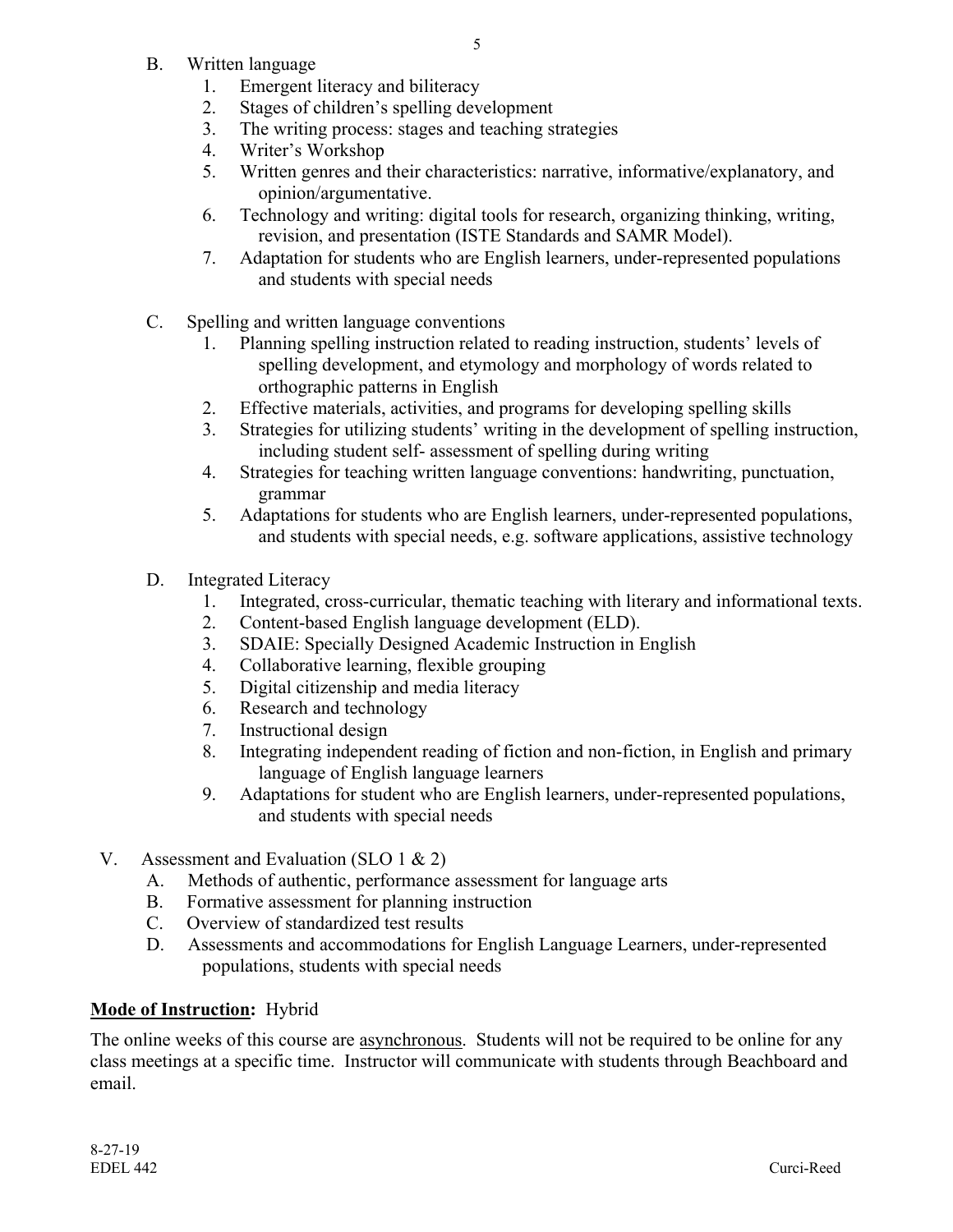Students are required to submit all assignments through Beachboard whether it is a face-to-face or online week.

## **Technology:**

- The class will be using BeachBoard D2L for communication, dissemination of course materials, and access to web-based resources.

- All students must sign-up for BeachBoard access via their CSULB Internet account. Login at http://beachboard.csulb.edu

- You will also be able to access email free of charge via https://daf.csulb.edu/email/. You need to use your CSULB email account for all correspondence.

- Recommended browsers: For Windows PC-Internet Explorer; For Mac-Safari.

## **Technical Assistance:**

BeachBoard, please contact the Technology Help Desk using their online form – http://web.csulb.edu/divisions/aa/academic\_technology/thd/contact/ or by phone at (562) 985-4959 or visit them on campus in the Academic Service (AS) building, room 120.

## **Computer Access:**

Two open access computer labs are available for current CSULB students. Both the Horn Center (located in lower campus) and the Spidell Technology Center (located in Library) are a great resource for students needing to use a computer. Visit the Open Access Computing Facilities http://www.csulb.edu/library/guide/computing.html website for an extensive list of all available software installed in both computer labs.

## **BeachBoard Access:**

To access this course on BeachBoard - https://bbcsulb.desire2learn.com/ you will need access to the Internet and a supported Web browser (Firefox is the recommended browser). You log in to BeachBoard - https://bbcsulb.desire2learn.com/ with your CSULB Campus ID and BeachID password. Bookmark this link for future use, or you can always access it by going to CSULB http://www.csulb.edu/'s homepage and clicking on the BeachBoard link at the top of the page. Once logged in to BeachBoard, you will see the course listed in the My Courses widget on the right; click on the title to enter the course.

## **Policy on email account**

The CSULB campus email account,  $\frac{\text{first} \cdot \text{lastname}(a) \cdot \text{student} \cdot \text{result}}{\text{result}}$ , is the default avenue of communication at CSULB. Active use of your CSULB campus email is essential for sending and receiving information related to this course and for university-wide business. Please be sure that your BeachBoard account is set to use your university campus email account. For assistance, contact the CSULB Technology HelpDesk (phone# 562-985-4959 or helpdesk@csulb.edu), also at http://www.csulb.edu/divisions/aa/academic\_technology/thd/.

# **Statement Regarding Students with Disabilities**

Students with disabilities who require reasonable academic accommodations are strongly encouraged to register with the Bob Murphy Access Center (BMAC) each semester. Students must submit supporting disability documentation to BMAC and provide faculty of any BMAC verification of accommodations as early in the semester as possible. BMAC is located in the Student Success Center, Room110 and can also be reached by phone at (562) 985-5401 or via email at  $bmac@csulb.edu$ .

# **Student Affairs Services and Programs for Students**

http://web.csulb.edu/divisions/students/programs.html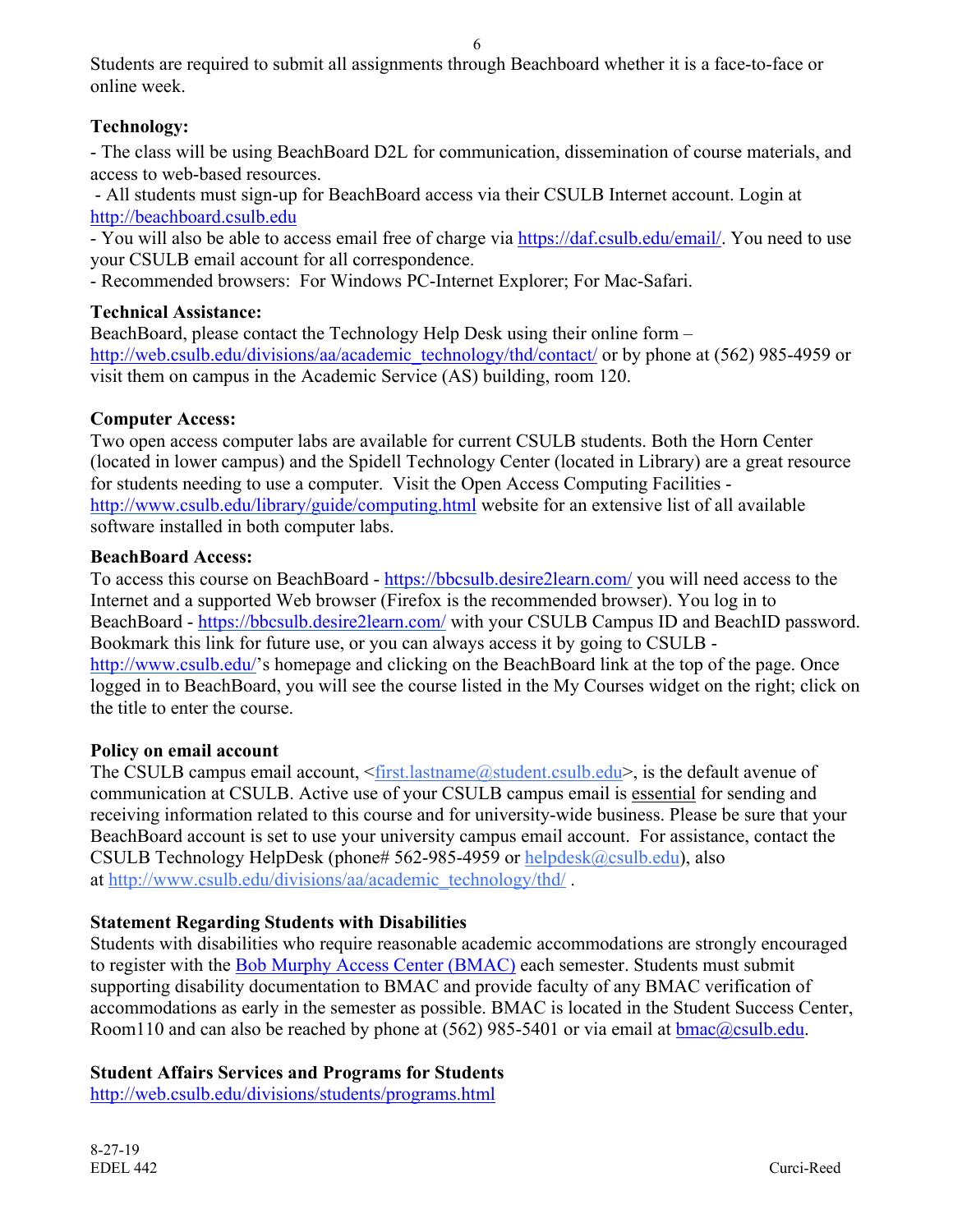## **Student Affairs: Student Emergency Intervention and Wellness Program**

http://web.csulb.edu/divisions/students/studentdean/emergency\_grant/

The CSULB Student Emergency Intervention and Wellness Program (part of the *Basic Needs Program*) is a comprehensive initiative that identifies and immediately serves some of CSULB's most at-risk students which include our displaced students, food insecure students and students experiencing an emergency situation or crisis, such as the following:

Student Emergency Grant

The Meals Assistance Program (Feed a Need)

Short-Term Emergency Housing Program

Criteria for eligibility include: Be an enrolled CSULB student; Be able to demonstrate an urgent financial need (Supporting documentation is helpful where appropriate); and Must have exhausted all sources of financial assistance and aid.

#### **Course Requirements**

**Syllabus** You are responsible for the information and requirements in the syllabus, course calendar, criteria stated in assignment rubrics, and announcements and course material displayed on the course website. The syllabus represents a contractual agreement between the student and the instructor. Maintaining enrollment in this class constitutes your agreement to accept the requirements and responsibilities for this class as stated in the syllabus. Students are referred to as "Teacher Candidates" throughout the syllabus.

**Assignments.** All assignments are to be word processed except when indicated otherwise. Assignments turned in later than the scheduled class will be reduced by 20% possible points each 24 hour period late. No late assignment will be accepted after one week of its due date unless there are special circumstances. General criteria for evaluation of assignments includes: quality of conceptualization; grounding in sound theory, research and practice; ability to relate to English-Language Arts Content Standards for California Public Schools, RICA Domains, the California Visual and Performing Arts Framework goals, and meeting the needs of culturally and linguistically diverse students; appropriateness of ideas and experiences; following directions; organization and presentation of written assignments; and creativity and originality. Specific criteria for each assignment is found in the syllabus and on attached assignment criteria sheets. Conversely substandard work will be docked points accordingly.

The instructor reserves the right to refuse assignments turned in later than the following regular class meeting. No assignments or late papers will be accepted after the final day of class. A minimum of 10% reduction of points will apply for any papers or documentation submitted in the dropbox past the due date/time of assignment (for example, students completed but did not bring assignment to class, etc.). Typical deduction could be as much as 10% per day submitted late.

Assignments due based on class modality each week. Face-to-face weeks, all assignments are due no later than 12:30pm on the given day of class. Those weeks held online assignments will be due by 11:59 on the Tuesday of that given week.

**Class Attendance & Participation:** Class attendance is mandatory. Professionalism requires you to be on time for each class and fully prepared by finishing all required readings and assignments. You must be on time and remain throughout the full class. Arriving late or leaving early is disruptive to the learning of others. Given the nature of the course, learning by borrowing a classmate's class notes will be virtually impossible. Attendance will be recorded at the beginning of each class.

Each subsequent absence after the 1<sup>st</sup> absence will result in a 12-point reduction in your final grade.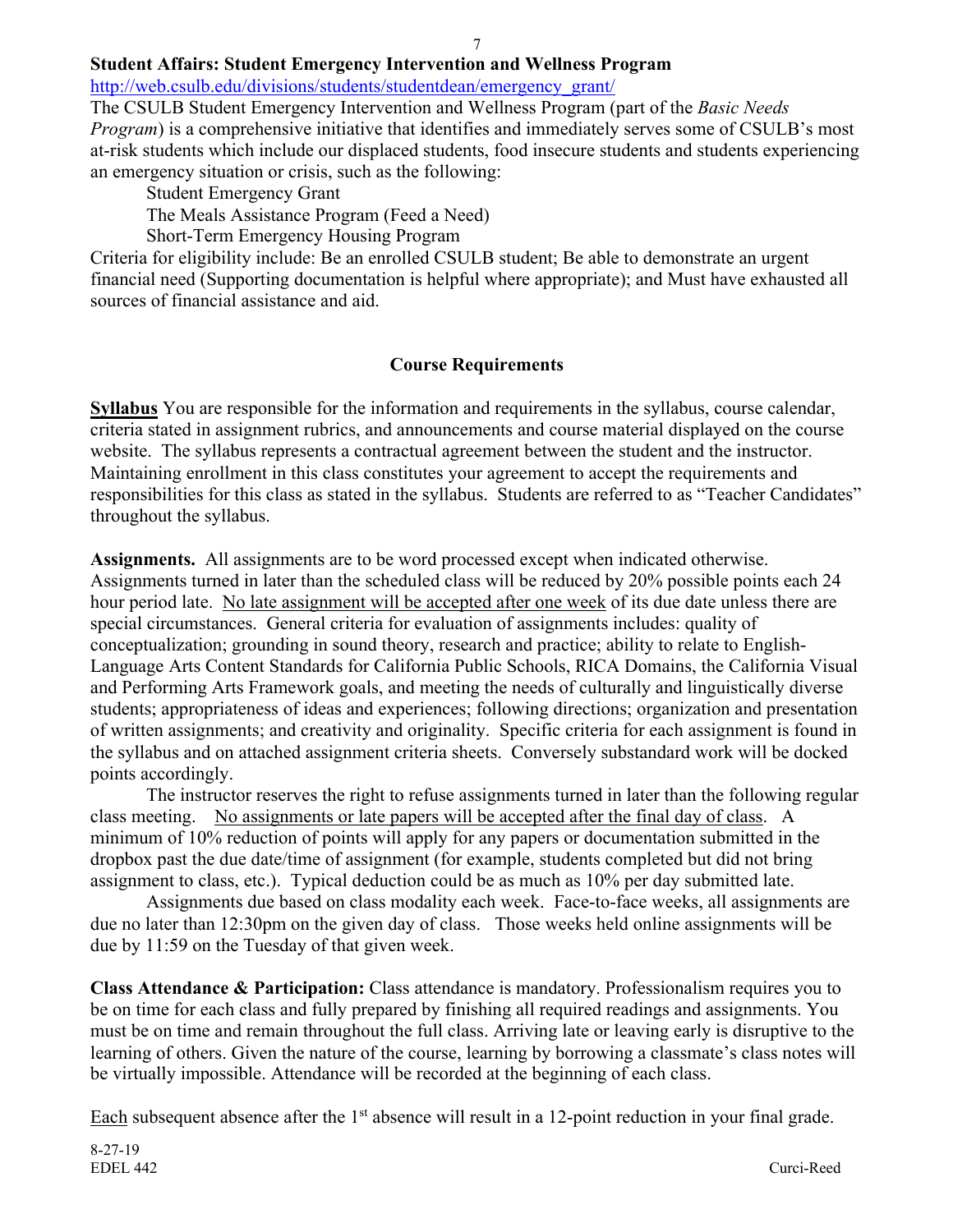Arriving late or leaving early for each class will result in a 6-point reduction in your final grade. Excused absences will be granted ONLY if evidence (e.g., a doctor's written notice, a letter for jury duty or university business, or a copy of a funeral program) is provided in a timely manner (i.e., when you come to class after your absence). Excused absences are: (1) student's illness or injury; (2) death, injury, or serious illness of an immediate family member or the like; (3) religious reasons (California Education Code section 89320); (4) jury duty or government obligation; (5) University sanctioned or approved activities. Students are fully responsible for the content of the classes due to absences.

Online attendance is taken based on participation in Discussion Topics and other given assignments.

#### *Class Civility*

In class, you are expected to actively participate in class discussions and activities, and act in a professional manner, including working collaboratively with peers and respecting peers' viewpoints and perspectives. During class, students should turn off cellular phones and any other devices that make noise as a courtesy to the instructor and classmates. Phones and other communication devices should be kept in your pocket or backpack. Texting, talking on a cell phone, reading e-mails, surfing the Internet, doing homework, and talking during class time are disrespectful to both the instructor and classmates. If there is a good reason for having a cell phone turned on during class, the student must inform the instructor at the beginning of a class meeting.

#### *Academic Honesty*

With respect to the academic honesty of students, it is expected that all material submitted as part of any class assignments, in or out of class, is the actual work of the student whose name appears on the material or is properly documented otherwise. The concept of academic honesty includes plagiarism as well as receiving improper assistance. Students found to have engaged in academic dishonesty are subject to review as per university academic policy

(http://www.csulb.edu/divisions/aa/research/our/information/policies/cheating/).

#### *Course Syllabus, Course Materials, and Course Assignments*

You are responsible for the information and requirements stated in this course syllabus; guidelines for course assignments; instructional materials and announcements posted on the Beachboard; and email communications.

You are expected to download all course-related materials to your computer and put them in respective folders and subfolders **BEFORE EACH CLASS MEETING**. Downloaded course materials should be in a folder or a subfolder from which you can easily retrieve. There is **NO class time** allocated for you to download or search course materials, which is just a huge waste of your valuable class time and your tuition! **You are expected to bring course materials to the class meeting as specified in the course schedule.**

Once you have completed this course, you will NOT have access to the course content on the Beachboard.

#### **Technology:**

- Beachboard will be used to access assignments and course supports.
- **The contact information for technical support is: Technical Support 562 985-4959**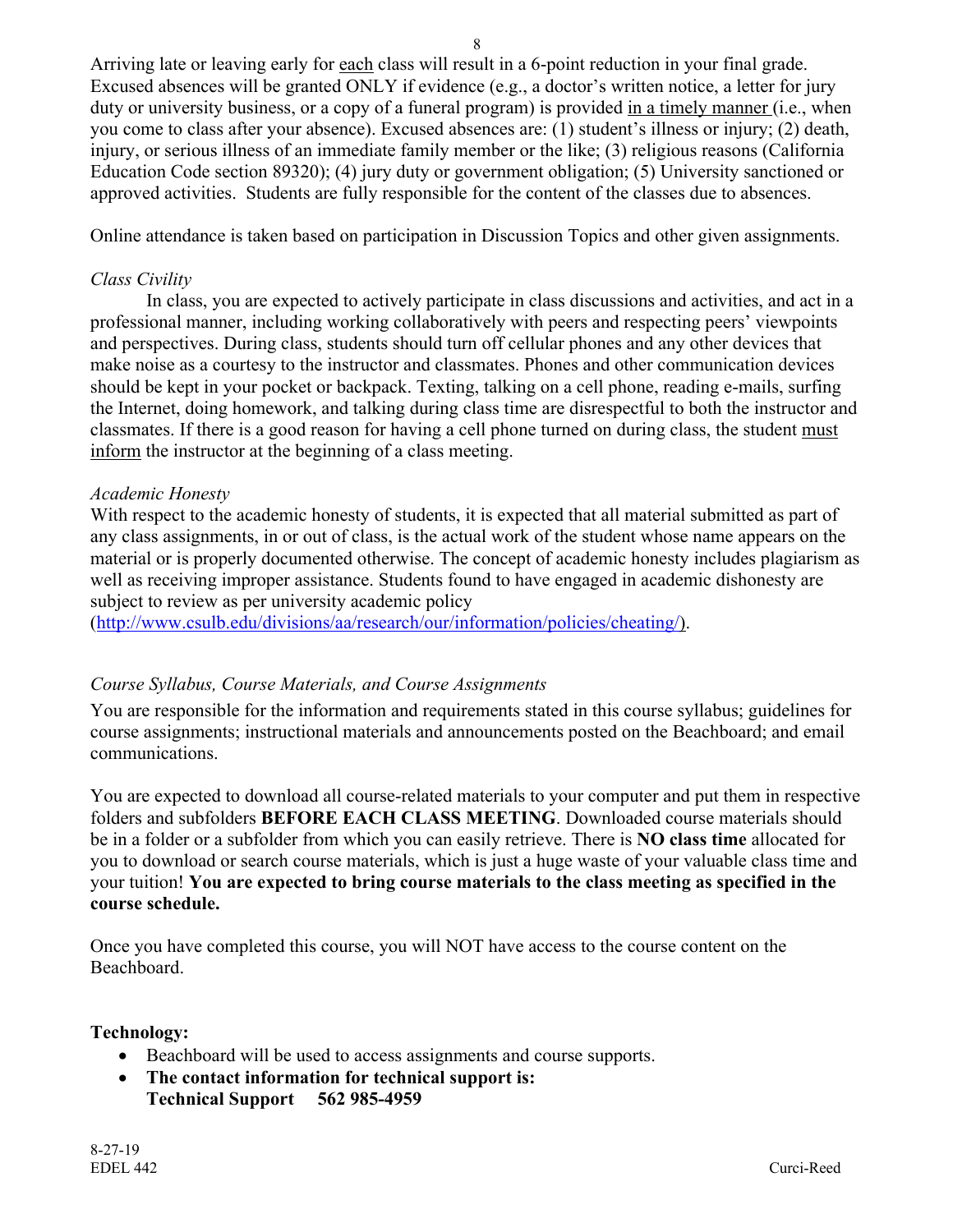**Withdrawls/Incompletes**: Adhere to University calendar with regard to withdrawals. See policy statement 99-19 for University guidelines for an incomplete grade in the course. Students must provide documentation of "unforseen, but fully justified" reasons for not completing the class work.

## **Teacher candidates are expected to demonstrate professionalism in the following ways:**

- ! In-Class Course Work
- Professional dispositions include display of courtesy toward the instructor and classmates, punctual attendance, observance of due dates, flexibility regarding field experience activities, and unanticipated changes in the course calendar.
- Participation includes demonstration of active contribution to small group and whole class discussion, posing clarification, reflective, and/or information-seeking questions, and communicating ideas or concerns with the instructor.
- ❖ Field Experience Assignment
- Professional dispositions include display of appropriate demeanor in interacting with children at all times (e.g., use of oral and written communication, attitude toward teaching, learning, students, and physical space, overall attire), awareness of one's personal values and biases, and modeling of ethical behaviors.
- Preparedness for assignments is essential to quality field experience teaching. Creative teaching is encouraged, but teacher candidate must consult with and seek approval from the classroom teacher prior to implementing a lesson and its accompanying activity. Lack of preparation for field experience teaching (e.g., absence of necessary instructional materials, lesson plan, offtopic instruction, and spur-of-the-moment improvisation) may result in loss of grade points and possible removal from field experience.
- **Long Beach Unified School District** is now requiring all credential program candidates who are completing fieldwork/observation hours in a LBUSD school, regardless of the number of hours, to be fingerprinted and cleared through the district VIPS (Volunteers in Public Schools) process. If you plan to conduct fieldwork in a LBUSD school this semester, please download the forms in BeachBoard under "LBUSD Requirements" and complete this process immediately.

All students are required to complete a minimum of 10 hours of fieldwork. Most of the course assignments will be part of your fieldwork. Students must provide evidence of completing a minimum of 10 hours of field experience in a classroom with at least 25% of the student population classified as ELL<sub>s.</sub>

A Field Experience Verification Form (including the Professional Dispositions form) (available on the Beachboard under "Content", "Forms") due in Hardcopy form at the end of the semester for you to receive a grade for this course. If you have been in more than one classroom for the field experiences, all teachers involved must sign the form. Failing to submit field experience verification form(s) by the end of the course will result in a failing grade.

Always come prepared to work with your student even though you may have completed a given set of assignments for the week. You will supply all necessary materials including paper, pencils, markers, chalk, etc. It is not appropriate to use the host teacher's classroom materials under any circumstances. In keeping with the professional collaboration with field site schools, please come dressed according to school dress code standards; professional/casual attire is recommended. (Opentoed shoes and shorts are not permitted according to LBUSD dress code. Please use discretion with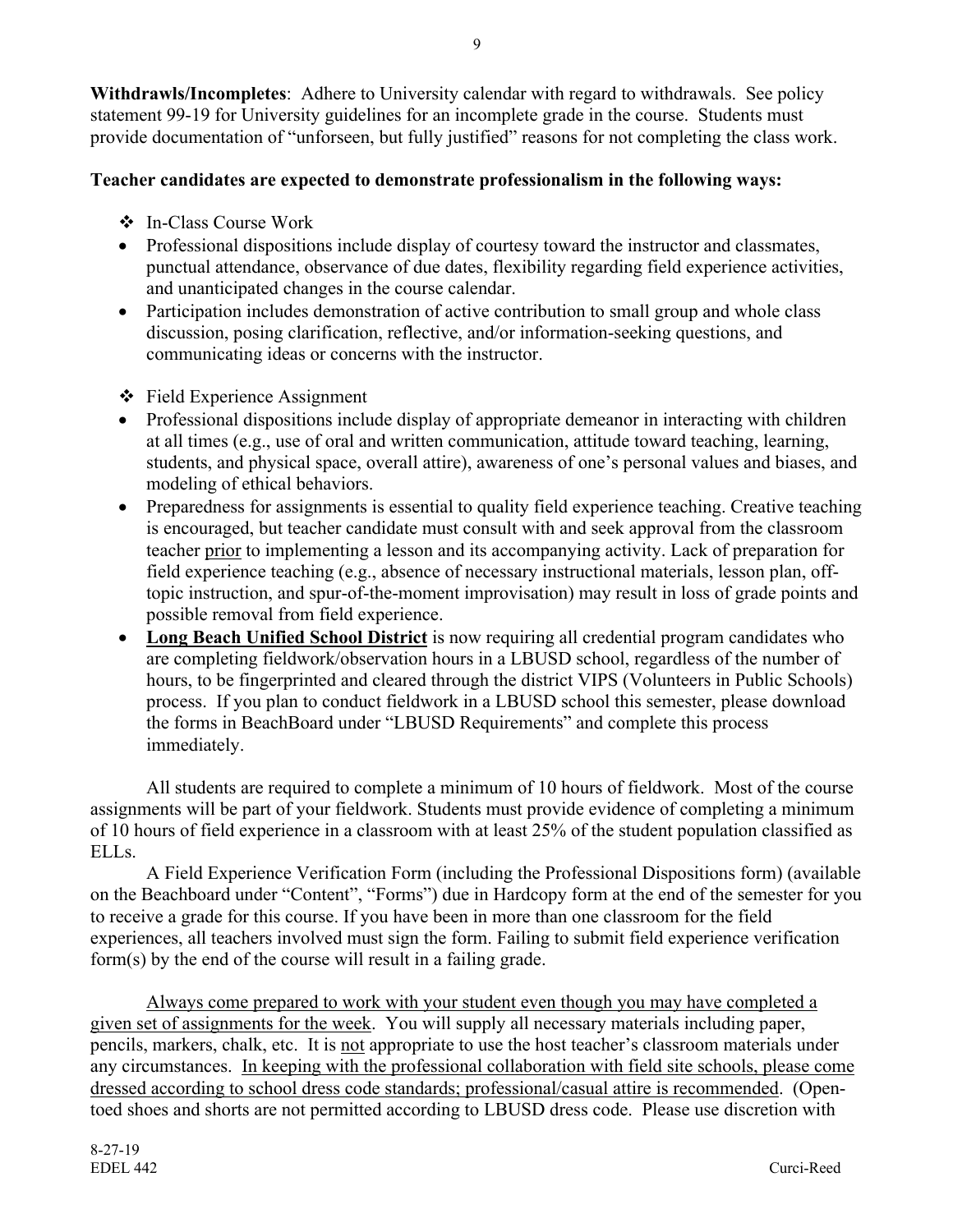regard to attire not appropriate for working in an environment with children.)

At field sites, classroom teachers and students will depend on you being there prepared to work. Much of the instruction involves in-class demonstration, and clarification, which can only take place by your attending class each day. Also, the fieldwork component requires that a large number of the assignments be carried out with children at the field site. If you are unable to attend your fieldwork session, call your host teacher at the field site so that s/he can adjust the classroom instruction.

#### **Students with Disabilities**

- Students with disabilities who need reasonable modifications, special assistance, or accommodations in this course should promptly direct their request to the course instructor. If a student with a disability feels that modifications, special assistance, or accommodations offered are inappropriate or insufficient, they should seek the assistance of the Director of Disabled Student Services on campus.
- Students with a disability or medical restriction who are requesting a classroom or academic accommodation should contact the Bob Murphy Access Center (BMAC) located in the Student Success Center, #110, or by phone at 562-985-5401 or via email at BMAC@csulb.edu. The BMAC will work with the student to identify a reasonable accommodation in partnership with appropriate academic offices and medical providers. We encourage students to reach out to BMAC as soon as possible. It is the student's responsibility to notify the instructor in advance of the need for accommodation related to a university-verified disability.
- Student with disabilities are required to confidentially notify the instructor by the second class meeting in order to adequately implement a semester-long plan of accommodations. The instructor will request a written plan of accommodation that is current and authorized by the
- Office of Disabled Student Services. Students failing to provide prompt notification and a written plan will be referred for a consultation with the Director of Disabled Student Services.

#### **Assistive Technology**

In compliance with Policy Statement 08-11, Accessibility and Faculty Responsibility for the Selection of Instructional Materials, Instructors are required to make their course syllabi accessible to all students, including print and e-versions.

## *1.0 LITERATURE UNIT*

**1.1 Book Selection and Commercial:** You will select a book of children's literature around which your teaching will be structured. Turn in to the instructor a single cover page for your unit. The cover page will display the book's title, author, illustrator, year and publisher in bold (18- 24 point font); and your name with a paragraph stating how the book meets the selection criteria. Feel free to make the cover page colorful/artistic

The criteria for selecting a book will include vivid illustrations; an engaging story; rich vocabulary for English language development possibilities; connections to other curricular areas for content instruction in Social Studies, Mathematics, Science, the Arts; also consider the extent to which the book represents a specific cultural perspective or cultural diversity. One paragraph describing the above features.

#### **1.2 Computer Application Project -Ripple Effect Graphic Organizer:**

8-27-19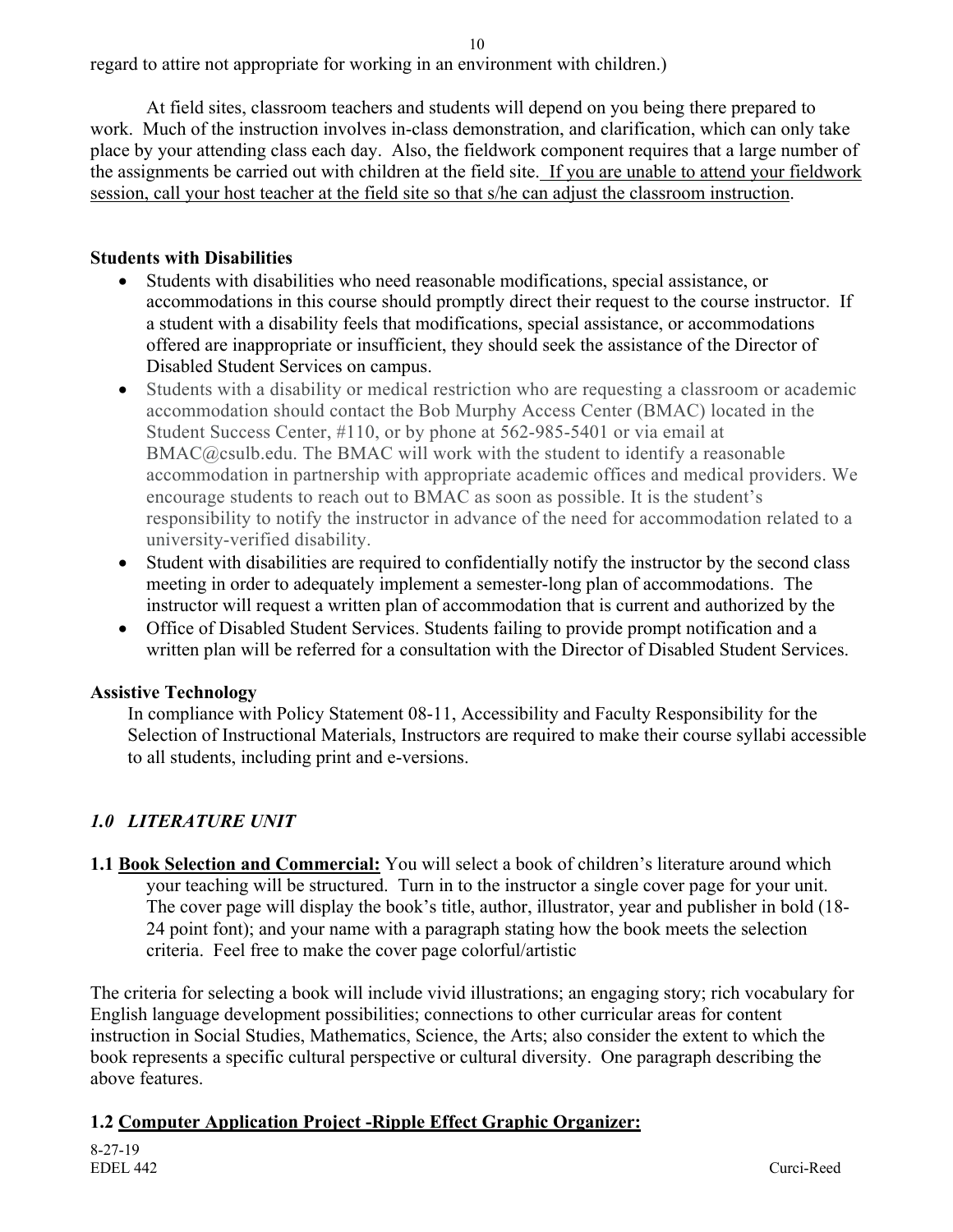You will create a Literature Unit graphic organizer using computer applications and tools related to language arts instruction (Inspiration, etc.)

## **YOU WILL WRITE THREE FORMAL LESSON PLANS FOR INSTRUCTION:**

**1.3 ELD-Vocabulary & Concept Development:** You will write an ELD-Vocabulary & Concept Development Lesson. (See the ELD lesson planning guide for the format.) Working with English Learners (students whose first language is other than English) requires demonstrating meaning at a non-verbal level by using real objects, visuals, models, and meaningful actions. Conversely, simply listing words, displaying word cards and/or asking students what they think the meanings are, or having the group look up words in a dictionary, do **not** qualify as ELD techniques. Assignments that fail to use ELD techniques and materials will be returned for rewriting.

In this assignment, your teaching sequence will have two components:

Part 1 will develop meaning by employing a variety of ELD techniques. Activities to make selected vocabulary words come to life meaningfully include tapping the five senses, demonstrating meaningful actions with Total Physical Response (TPR), illustrating vocabulary, singing illustrated songs, using cognates and etymologies, relating to background knowledge, providing context clues, dramatizations of key terms.

Part 2 will develop fluency with a word game, such as charades, who am I? Or pictionary-like games. In this lesson, *you will select the vocabulary to teach* rather than have the students initially generate the words. Using the selected book of children's literature, identify six or more key words that are essential to the meaning of the story. It is highly recommended that you pick words that are related in some way, such as words from a topic or words that are all verbs. This assignment looks to actively engage students at a concrete level of meaning. The meanings of words are to be grounded in action, the experience of the senses, use of vivid illustrations and/or exploration of historical roots or linguistic connections across languages.

The criteria for this lesson is as follows: all lesson design components in place including Lesson Title; Grade Level; Purpose: specific Content Standards from the California State Framework; Materials & Resources; Access to Background Knowledge/Experience; Teaching sequence; Assessment; Extending activities. Select challenging words, list and define key vocabulary, strategic use of ELD activities, provide a game to develop fluency with the terms.

**1.4 Literary Response Lesson:** You will create a language development lesson that allows *students to respond to the story in their own words* using a process writing format. In this lesson, the students will generate the words elicited by the story experience, not the teacher. You will choose poetry, song, or drawing & description or media to use as a vehicle for language development. Poetry may be a cinquain, triante, acrostic or bio-poem; songs may be composed using a familiar tune; drawing & description utilizing a language experience format; drama or media may be used to express action. Each format will either be demonstrated by the instructor in class or referred to in the course texts.

The criteria for this lesson includes all Lesson Design Components in place. Also, the lesson provides for meaningful response to the story and reflects creative, student participation. The end product is a process written piece expressing students' thoughts about the story.

You are required to turn in (scan) a sample of student work when the lesson plan is due. Sample is required for only ONE student.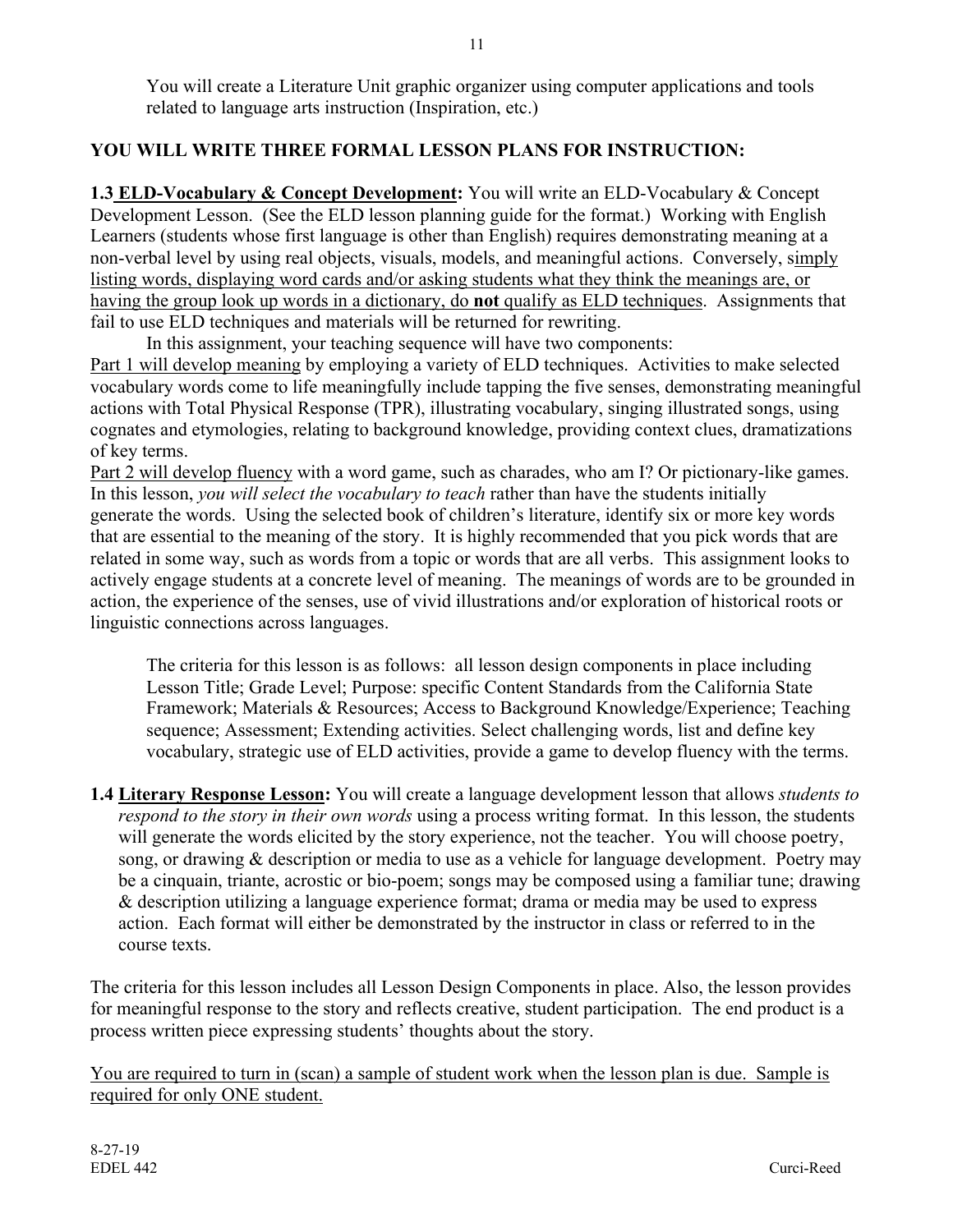#### 12 **Develop a lesson based on goals found in the Visual and Performing Arts Framework. The lessons will be a SDAIE Visual and Performing Arts lesson**.

**1.5 Visual and Performing Arts SDAIE- Content:** Specially Designed Academic Instruction in English (SDAIE) is a collection of strategies designed to develop language while making content area instruction more comprehensible. For this assignment it is applied to a specific goal in the Visual and Performing Arts Framework. Ideally, SDAIE calls for primary language support. This lesson will utilize the vocabulary for an ELD lesson to teach visual and performing arts content. Your lesson will have a problem-solving approach, utilize one or more thinking tools and require students to produce a written, illustrated or performance outcome to be evaluated by a rubric.

The criteria for this lesson is as follows: Includes all lesson design components; utilizes vocabulary from previous ELD lesson; provides high level content area instruction; involves grouping strategies; uses thinking tools; written, illustrated, or performance outcome integral to the lesson; and a rubric assessment.

Student work is not required to be turned in. A completed rubric used for evaluation will be required for only ONE student.

## *2.0 OBSERVATIONAL RECORD*

As you teach a small group of students, you will be reading about language arts, conducting ongoing observations of children, collecting data samples and assessing language. This observational record will have three components: reader response journal, online discussion, and a spelling assessment. Forms for each of these components are provided.

#### **Reader Response Journal:**

- a. Read the assigned chapters and select any chapters.
- b. Write a double entry journal with at least 4 entries (cite the page(s) and note the topic(s) in the left-hand column of the journal. Write your personal and theoretical reflections in the righthand column of the journal.
- c. Submit and exchange your written responses at each Face-to-Face class meeting. Read and respond to at least four other journal entries.

Feel free to reflect on the sections that are of significance to you.

\*\*Submitted twice during the semester.

The criteria for this assignment includes the following: Minimum 4 citations (page numbers and topics recorded) from the assigned readings, personal reflections of the readings (opinions, feelings, musings); theoretical reflections (how it relates to practice and theories).

## *3.0 Fieldwork Log/Observational record and reflections:*

You will keep a double-entry journal on field experiences, including reflecting on links to theory, research, and practice of standards-based instruction as it pertains to:

1. Teaching at a variety of grade levels and contexts per *California* 

*Common Core State Standards: English Language Arts and Literacy in History/*

*Social Studies, Science, and Technical Subjects (CA CCSS for ELA/Literacy)*

2. Teaching EL in diverse linguistic settings per *California Common Core State Standards English Language Arts/ English Language Development* 

3.Classroom management strategies for meaningful integration of technology per *National Educational Technology Standards for Teachers and California Common Core State Standards: English Language Arts and Literacy in History/Social Studies, Science, and Technical Subjects*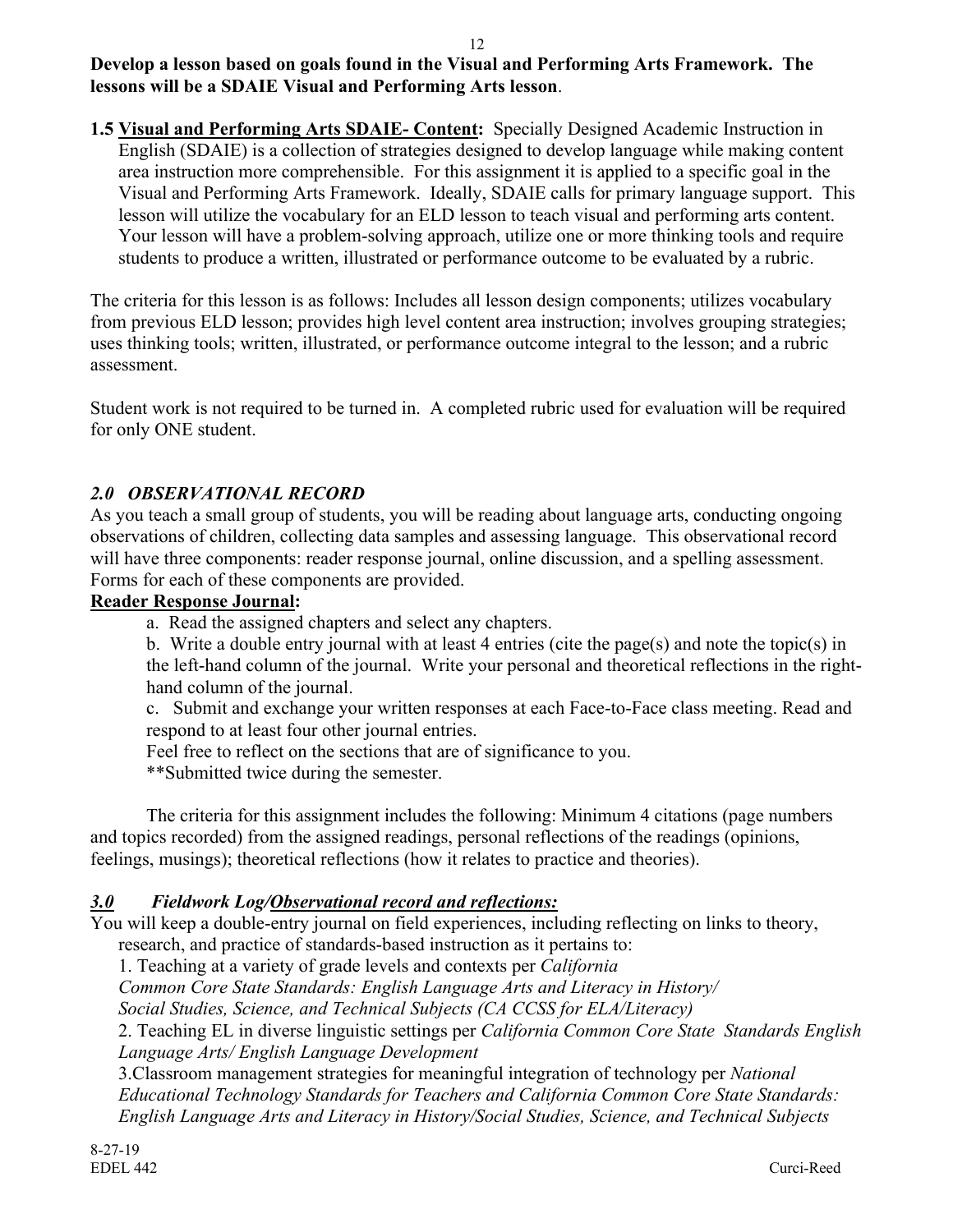You will keep a record of the dates and times of your fieldwork. You will note your observations and reflections for each visit. An observational form is available on Beachboard. You may use any form as long as you have the required information (dates, times, observations and reflections). This must be typed and approximately 7-8 pages single spaced.

### *4.0 Spelling Assessment*

Conduct assessments of developmental spelling of one student (an English Learner or an instructional challenge focus student). Complete a Word.doc template with the information, analysis or recommendations required. Finish by writing a reflective essay tying your assessment experience to theory and practice referencing course readings and RICA Content Specifications 1, 5, 7, 10 and 11.

## *5.0 Writing Assessment and Record: STUDENT DIALOGUE JOURNAL*

A student-teacher dialogue journal will be required, At least 7 entries are required from each student and 7 responses from you. You will turn in scanned copies of one student's journal entries with your responses. Each entry must be dated. See assignment instructions.

## *6.0 Signature Assignment: Process Writing: Instruction, Assessment, and Reflection*

Your students will participate in a writing process and writing assessment activity. You have two options. Please choose from the following based on which is most appropriate for your grade level:

A) A published **book** from at least one focus student will be submitted for this assignment. You will publish books with all four to six of your students, however you will only submit the work from your ELL **or** instructional challenge focus student. In addition, evidence of the writing process (drafts) must be turned in.

Requirements include:

- Evidence of effective writing instructional strategies
- Applied formative, summative, and student self-assessment
- Appropriate use of available technology
- A bound or digital book
- Prewriting
- Rough drafts
- Edited piece
- Final copy of the writing (must be typed)

#### *OR…*

B) A published **writing piece** from at least one focus student will be submitted for this assignment. You will publish the work with all four to six of your students, however you will only submit the work from your ELL **or** instructional challenge focus student. In addition, evidence of the writing process (drafts) must be turned in. Requirements include:

• Evidence of effective writing instructional strategies

- Applied formative, summative, and student self-assessment
- Appropriate use of available technology
- Prewriting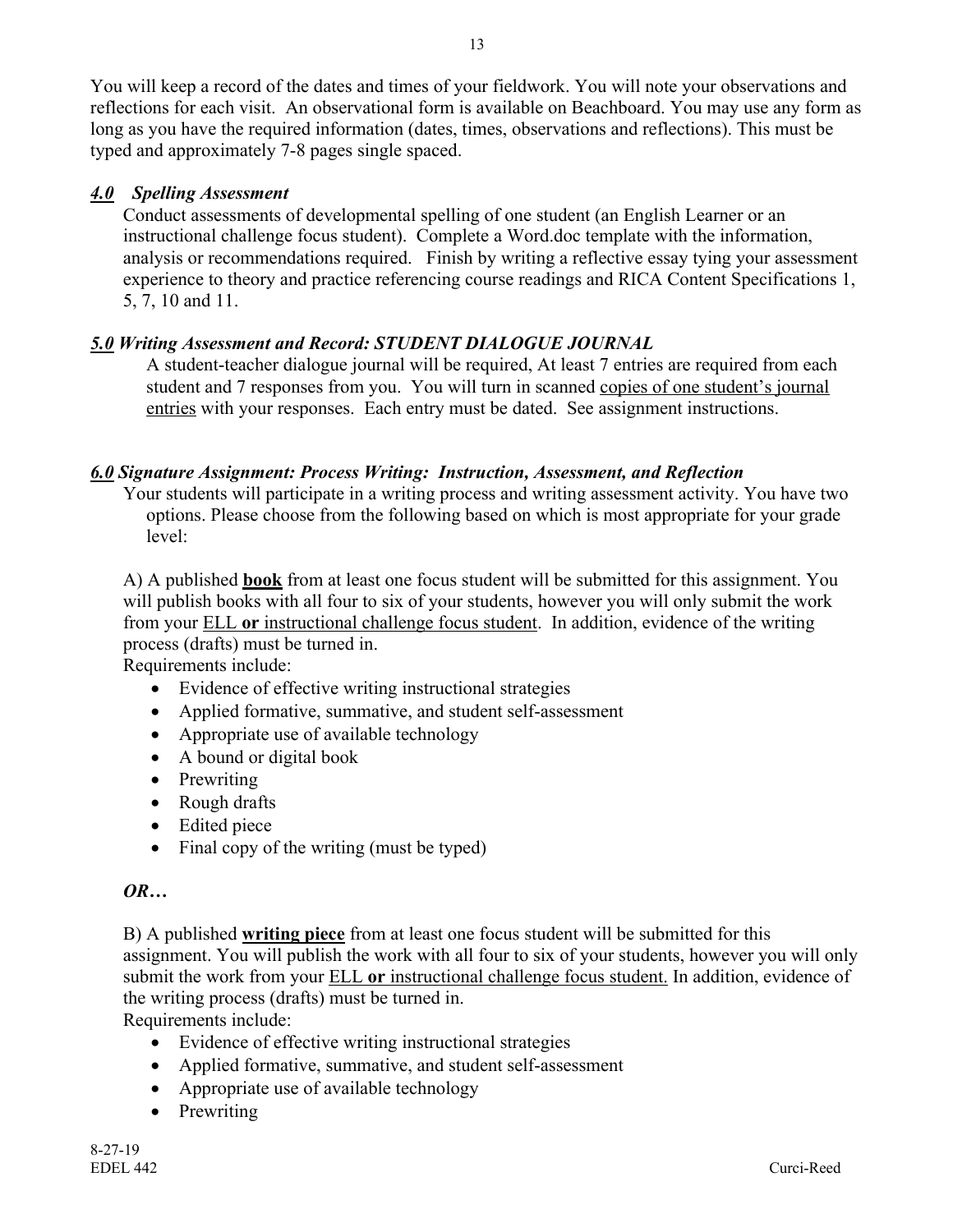- Drafting
- Revising
- Editing
- Publishing (final copy of the writing must be typed)

## **2) Reflection and assessment**

Includes formative, summative, and student self-assessment and analysis of the Writing Instruction and Assessment activity.

## **DIRECTIONS FOR THE REFLECTION AND SELF-ASSESSMENT ESSAY:**

- To complete this assignment write a reflective analysis about the writing instruction and assessment experience.
- Discuss the relationship between collecting and analyzing assessment data to providing instructional adaptations for one student.
- Discuss how your experience is informed by theory and practice by making reference to your readings in the required textbook, and to RICA Content Specifications.

## *7.0 Online Discussion Topics*

Given the hybrid nature of the course, each online week will include Discussion Topics on BeachBoard that are to be responded to by Tuesday at 11:59pm of the given online week.

Week/Lesson 2: Sept.3

Week/Lesson 7: Oct. 8

Week/Lesson 9: Oct. 22

Week/Lesson 10: Oct. 29

Week/Lesson 11: Nov. 5

Week/Lesson 12: Nov. 12

Week/Lesson 14: Nov. 26

Students will be assessed based on the following criteria:

Initial post of thoughts and connections to the topic with direct link to the course curriculum, readings, and field experiences by Friday prior to due date.

At least one response to a peer by the due date.

# *8.0 Virtual Field Trip*

You will create a virtual field trip. Taking inspiration from your picture book, you will choose a content area and integrate it with ELA, VAPA, and technology.

## **8.1 Overview**

Include a brief written overview of your Virtual Field Trip based on the sample given in Beachboard.

# **8.2 Virtual Field Trip**

A minimum 10-slide/section Virtual Field Trip

- o See exemplars on Beachboard but remember they are EXEMPLARS!
- o VAPA element of lesson does not need to be directly connected to VFT technology.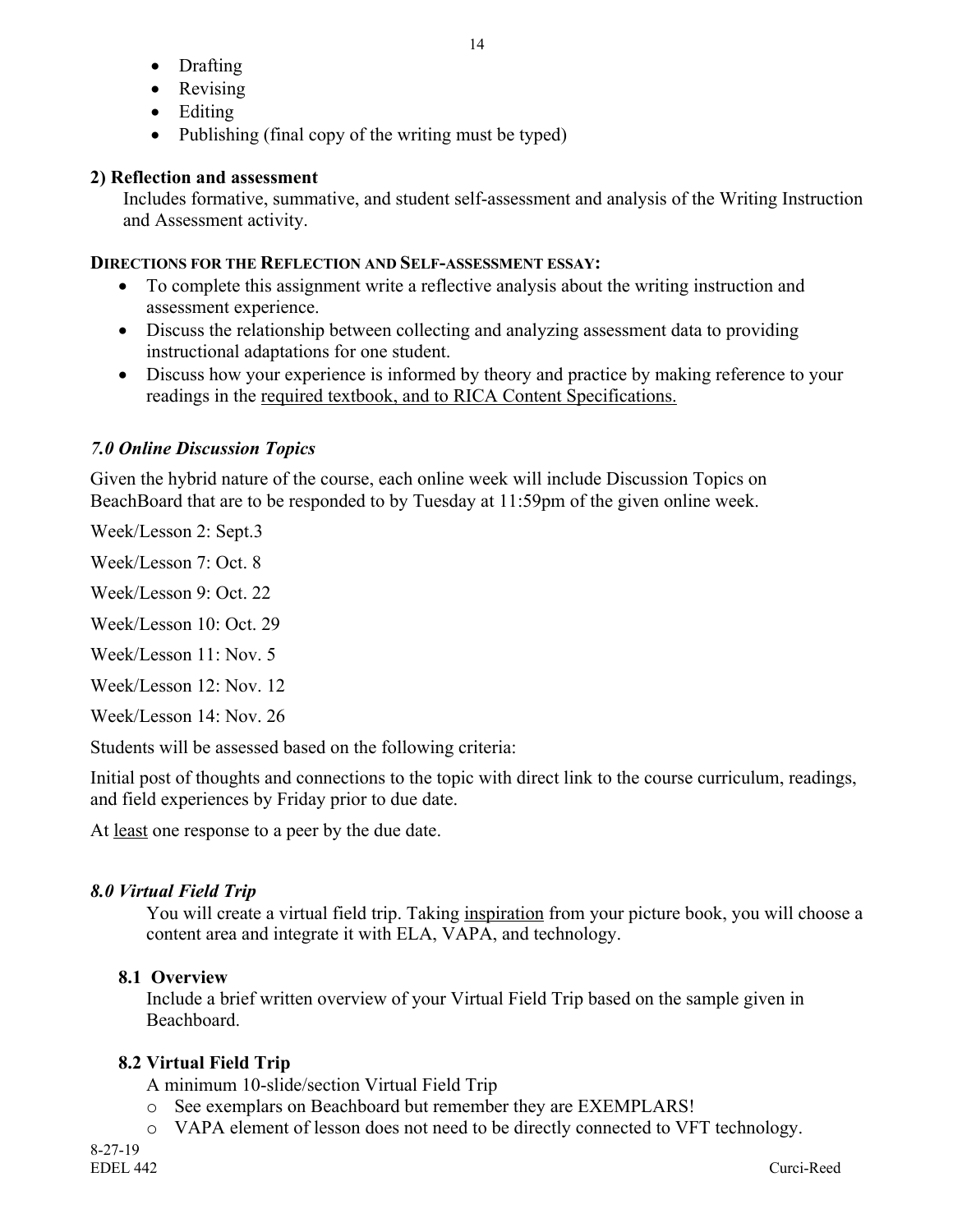#### *9.0 Fieldwork Verification Form*

The fieldwork verification form is required documentation for all methods courses. The form is provided in the EDEL 442 website. It is to be filled out by the host classroom teacher at the fieldwork site. It is your responsibility, however, to turn the completed and signed form into the course instructor by the last class meeting. Failure to provide a signed fieldwork verification form will result in an incomplete in the course. Fieldwork verification forms, as well as all other assignments, will not be accepted after final class day.

#### **Course Evaluation**

Attendance, promptness, preparation and professional behavior (respect, attention to other students and instructor, attention to attire and positive school site interactions) are course requirements, and are factors that impact your grade. University policy on Assignment of Grades applies. See current California State University, Long Beach Catalog of Undergraduate and Graduate Studies. Course work will be evaluated according to the following points.

Assignment criteria for grading and points are on Beachboard. Print out the "Evaluation Form" on Beachboard.

#### **Fieldwork verification form** Complete & turned-in

#### **Grades:**

| $A = 202 - 225$ points: | Performance of the student has been at the highest level, showing sustained<br>excellence in meeting all course requirements and exhibiting an unusual degree<br>of intellectual initiative. |
|-------------------------|----------------------------------------------------------------------------------------------------------------------------------------------------------------------------------------------|
| $B = 180-201$ points:   | Performance of the student has been at a high level, showing consistent and<br>effective achievement in meeting course requirements                                                          |
| $C = 158 - 179$ points: | Performance of the student has been at an adequate level, meeting the basic<br>requirements of the course.                                                                                   |
| $D=136-157$ points:     | Performance of the student has been less than adequate, meeting only the<br>minimum course requirements.                                                                                     |
| $F = 135$ or less pts:  | Performance of the student has been such that minimal course requirements<br>have not been met.                                                                                              |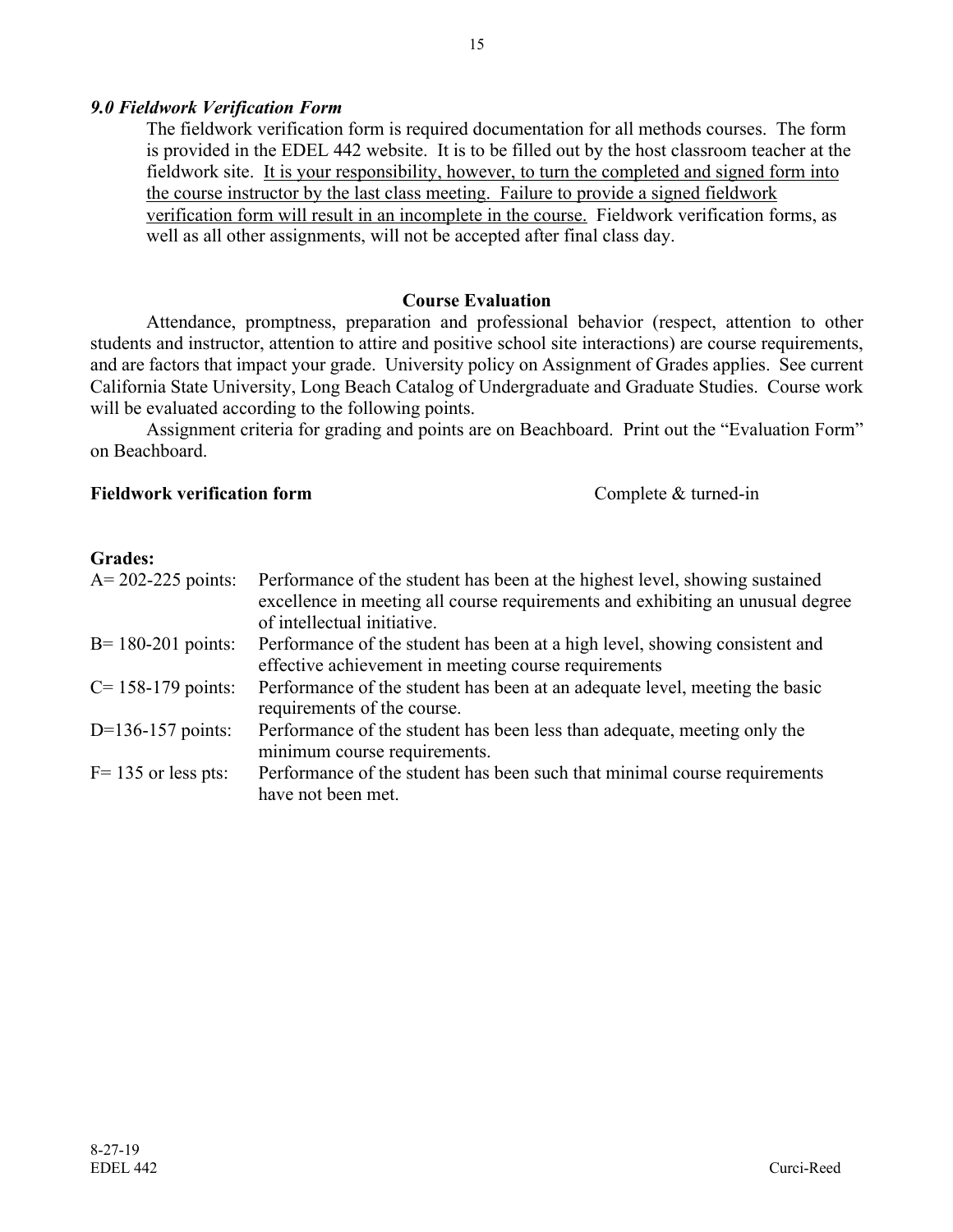

Course Outline of Readings and Assignments: F2F = Face-to-face: on campus Online = BeachBoard lecture/discussion/assignments

| <b>Lesson 1</b>  | Aug. 27 F2F<br>Read Ch. 1: Language Arts: Learning and Teaching (Cox)<br>Read Ch. 1: Creating Meaning Through Literature and the Arts (Cornett)<br>Read Ch. 2: The Underpinnings of Arts Integration: (Cornett)<br>*Complete the Reader Response Journal for listed chapters                                                                                    |
|------------------|-----------------------------------------------------------------------------------------------------------------------------------------------------------------------------------------------------------------------------------------------------------------------------------------------------------------------------------------------------------------|
|                  | Introduce yourself in class<br>DUE:                                                                                                                                                                                                                                                                                                                             |
| <b>Lesson 2.</b> | Sept. 3 Online<br>Read Ch. 4 Language Development and Emergent Literacy (Cox)<br>Read Chapter 5: Engaging English Learners (Cox)<br>Read Appendix A: Developmental Stages: Characteristics and Suggestions (Cornett)<br>Read Appendix B: Differentiating for Students with Diverse Needs (Cornett)<br>*Complete the Reader Response Journal for listed chapters |
|                  | <b>DUE: Online Discussion Topic Responses</b><br><b>DUE: Languages Activity Reflective Journal</b>                                                                                                                                                                                                                                                              |
| <b>Lesson 3.</b> | <b>Sept. 10 F2F</b><br>Read Ch. 2: Assessing and Differentiating Instruction (Cox)<br>Read Ch. 3: Integrated Teaching with Literature (Cox)<br>Reed Ch. 3: Ten Pillars of Arts Integration (Cornett)<br>*Complete the Reader Response Journal for listed chapters                                                                                               |
|                  | <b>BRING: Reader Response Journal (to share)</b>                                                                                                                                                                                                                                                                                                                |
| Lesson 4.        | <b>Sept. 17 F2F</b><br>Read Ch. 6: Reading (Cox)<br>Read Ch. 4: Integrating the Literary Arts Throughout the Curriculum (Cornett)<br>*Complete the Reader Response Journal for listed chapters                                                                                                                                                                  |
|                  | <b>Book Commercial Cover Page</b><br>DUE:<br><b>DUE:</b> Ripple Effect<br><b>DUE: Vocabulary Lesson Plan DRAFT review (OPTIONAL)</b><br><b>BRING: Reader Response Journal (to share)</b>                                                                                                                                                                        |
| Lesson 5.        | <b>Sept. 24 F2F</b><br>Read Ch. 7 Writing (Cox)<br>Read Ch. 5: Literary Arts Integration: AI toolbox and Seed Strategies (Cornett)<br>Read Ch. 10 & 11: Vocabulary (Zarillo)<br>*Complete the Reader Response Journal for listed chapters                                                                                                                       |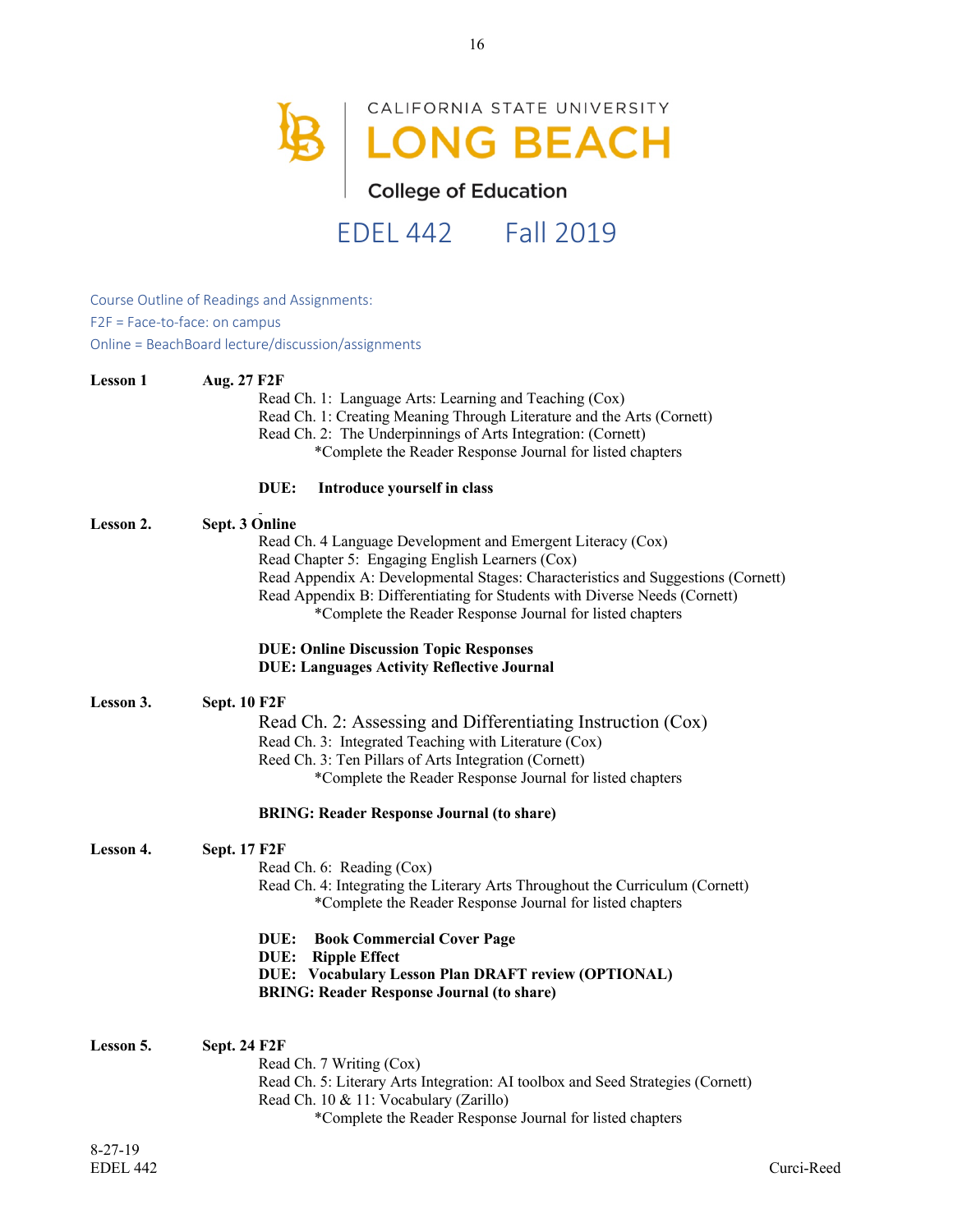#### **DUE: Fieldwork Assignment Description BRING: Reader Response Journal (to share)**

| Lesson 6.       | <b>Oct. 1 F2F</b>                                                                                   |
|-----------------|-----------------------------------------------------------------------------------------------------|
|                 | Read Ch. 8 Speaking and Listening (Cox)                                                             |
|                 | Read Ch. 8: Integrating Classroom Drama Throughout Curricular Areas (Cornett)                       |
|                 | Read Ch. 9: Drama and Storytelling Integration: AI ToolboxStrategies (Cornett)                      |
|                 | *Complete the Reader Response Journal for listed chapters                                           |
|                 |                                                                                                     |
|                 | <b>BRING: Reader Response Journal (to share)</b>                                                    |
| <b>Lesson 7</b> | Oct. 8 Online                                                                                       |
|                 | Read Ch. 10 Spelling (Cox)                                                                          |
|                 | Read Ch. 5,6 & 7 RICA -Spelling (Zarillo)                                                           |
|                 | Read Ch. 9 Viewing and Visually Representing (Cox)                                                  |
|                 | *Complete the Reader Response Journal for listed chapters                                           |
|                 | <b>DUE: Vocabulary and Literature Response Lesson Plans</b>                                         |
|                 | <b>DUE: Online Discussion Topic Responses</b>                                                       |
| <b>Lesson 8</b> | <b>Oct 15 F2F</b>                                                                                   |
|                 | Read Ch. 6 Integrating the Visual Arts Throughout the Curriculum (Cornett)                          |
|                 | Read Ch. 7: Visual Art Integration: AI Toolbox and Seed Strategies (Cornett)                        |
|                 | *Complete the Reader Response Journal for listed chapters                                           |
|                 | <b>DUE: Spelling Assignment</b>                                                                     |
|                 | <b>BRING: Reader Response Journal (to share)</b>                                                    |
|                 |                                                                                                     |
| Lesson 9.       | Oct. 22 Online                                                                                      |
|                 | Read Book Ch. 1 Planning, Organizing (Zarillo)                                                      |
|                 | Read Appendix C: Checklist for Planning with Artists (Cornett)                                      |
|                 | Read Appendix D: Assessment Tools and Resources (Cornett)                                           |
|                 | Read Appendix F: Arts-Based Book/Text Response Options (Cornett)                                    |
|                 | *Complete the Reader Response Journal for listed chapters                                           |
|                 | <b>DUE: Online Discussion Topic Responses</b>                                                       |
|                 | <b>DUE:</b> Reader Response Journal (Midterm)                                                       |
|                 |                                                                                                     |
| Lesson 10.      | Oct. 29 Online                                                                                      |
|                 | Read Ch. 10: Integrating Dance and Creative Throughout the Curriculum (Cornett)                     |
|                 | Read Ch. 11: Dance and Movement Integration: AI ToolboxStrategies (Cornett)                         |
|                 | *Complete the Reader Response Journal for listed chapters                                           |
|                 | <b>DUE: Online Discussion Topic Responses</b>                                                       |
|                 | <b>Lesson 11. Nov. 5 Online</b>                                                                     |
|                 | Read Ch. 11: Grammar, Punctuation and Handwriting (Cox)                                             |
|                 | Read Ch. 12: Integrating Music Throughout the Curriculum (Cornett)                                  |
|                 | Read Ch. 13: Music Integration: AI ToolboxStrategies (Cornett)                                      |
|                 | *Complete the Reader Response Journal for listed chapters                                           |
|                 |                                                                                                     |
|                 | <b>DUE: Online Discussion Topic Responses</b><br><b>DUE: Visual and Performing Arts Lesson Plan</b> |
|                 | Lesson 12. Nov. 12 Online                                                                           |
|                 | Read Ch. 12: Reading and Writing Literary Texts (Cox)                                               |
|                 | Read Ch. 9 Fluency Instruction & Assessment (Zarillo)                                               |
|                 |                                                                                                     |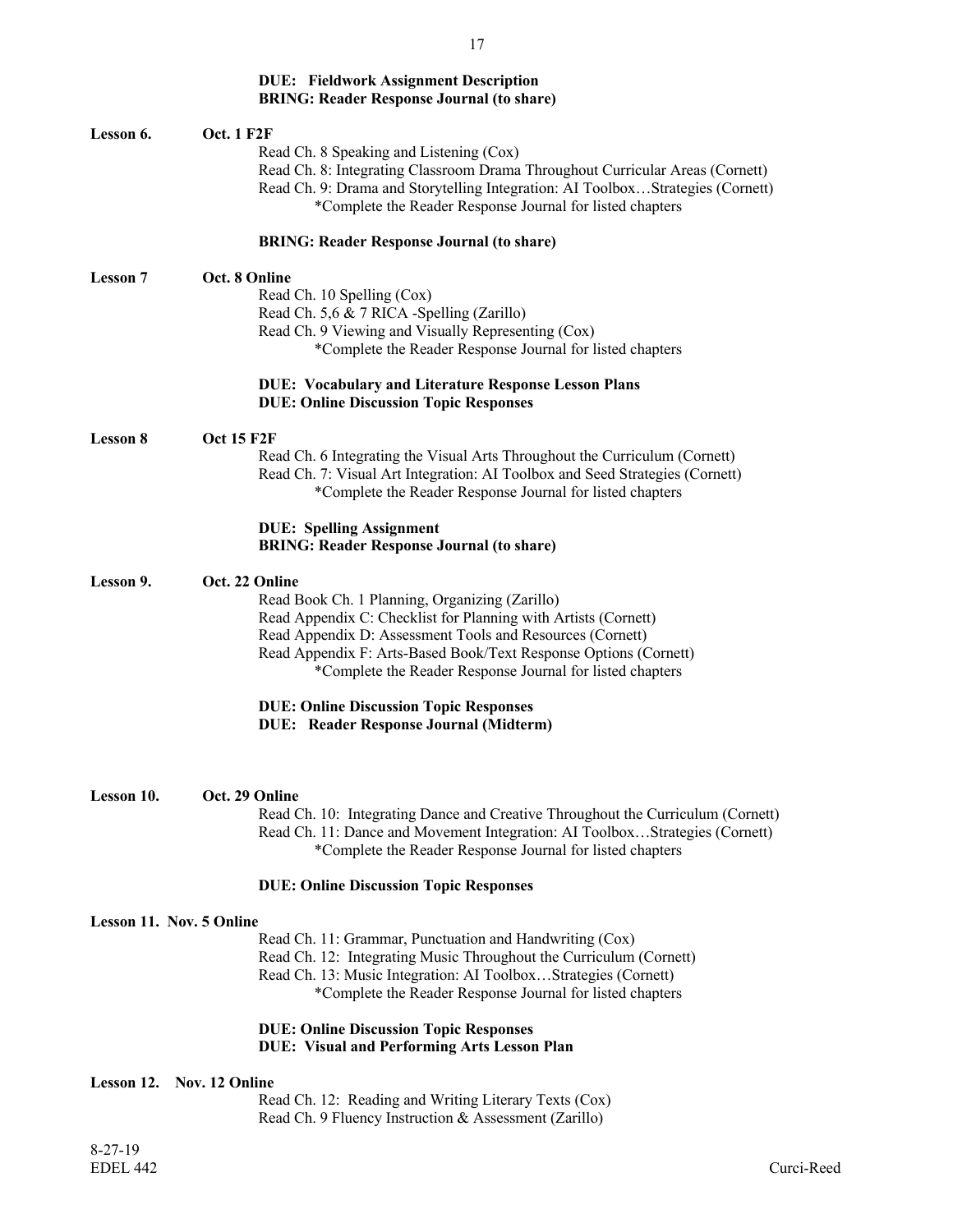\*Complete the Reader Response Journal for listed chapters

#### **DUE: Online Discussion Topic Responses DUE: Video Review & Discussion**

**Lesson 13. Nov. 19 F2F**

Read Ch. 13: Reading and Writing Informational Texts (Cox) **BRING: Reader Response Journal (to share)** \*Complete the Reader Response Journal for listed chapters

**Lesson 14. Nov. 26 Online (Happy Thanksgiving!)**

 **DUE: Online Discussion Topic Responses DUE: Dialogue Journal** 

#### **Lesson 15. Dec 3 F2F**

**DUE: SIGNATURE ASSIGNMENT: Writing Assignment/Book Publishing Project**

**SUBMIT ESSAY, Drafts, and final Copy of Book BRING: Reader Response Journal (to share)**

#### **Lesson 16. Dec 10 F2F**

NO CLASS! Submit everything ONLINE/Dropbox by midnight!

- **DUE: Reader Response Journal 2nd Submission**
- **DUE: Fieldwork observation log**
- **DUE: Fieldwork verification form**
- **DUE: Virtual Field Trip Assignment**